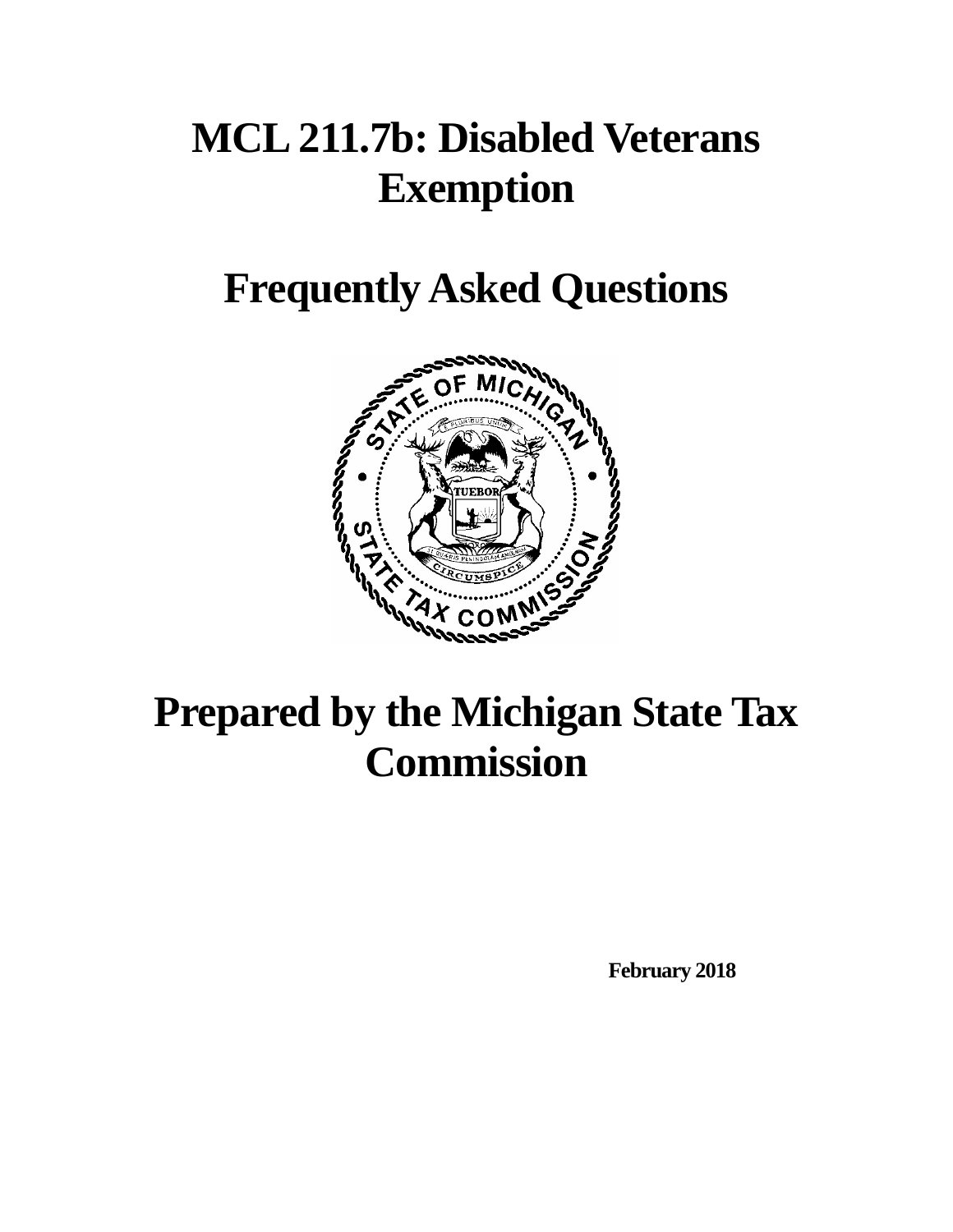# **Table of Contents**

| Determining the Property which is Eligible for the Exemption4 |
|---------------------------------------------------------------|
|                                                               |
|                                                               |
|                                                               |
| .12                                                           |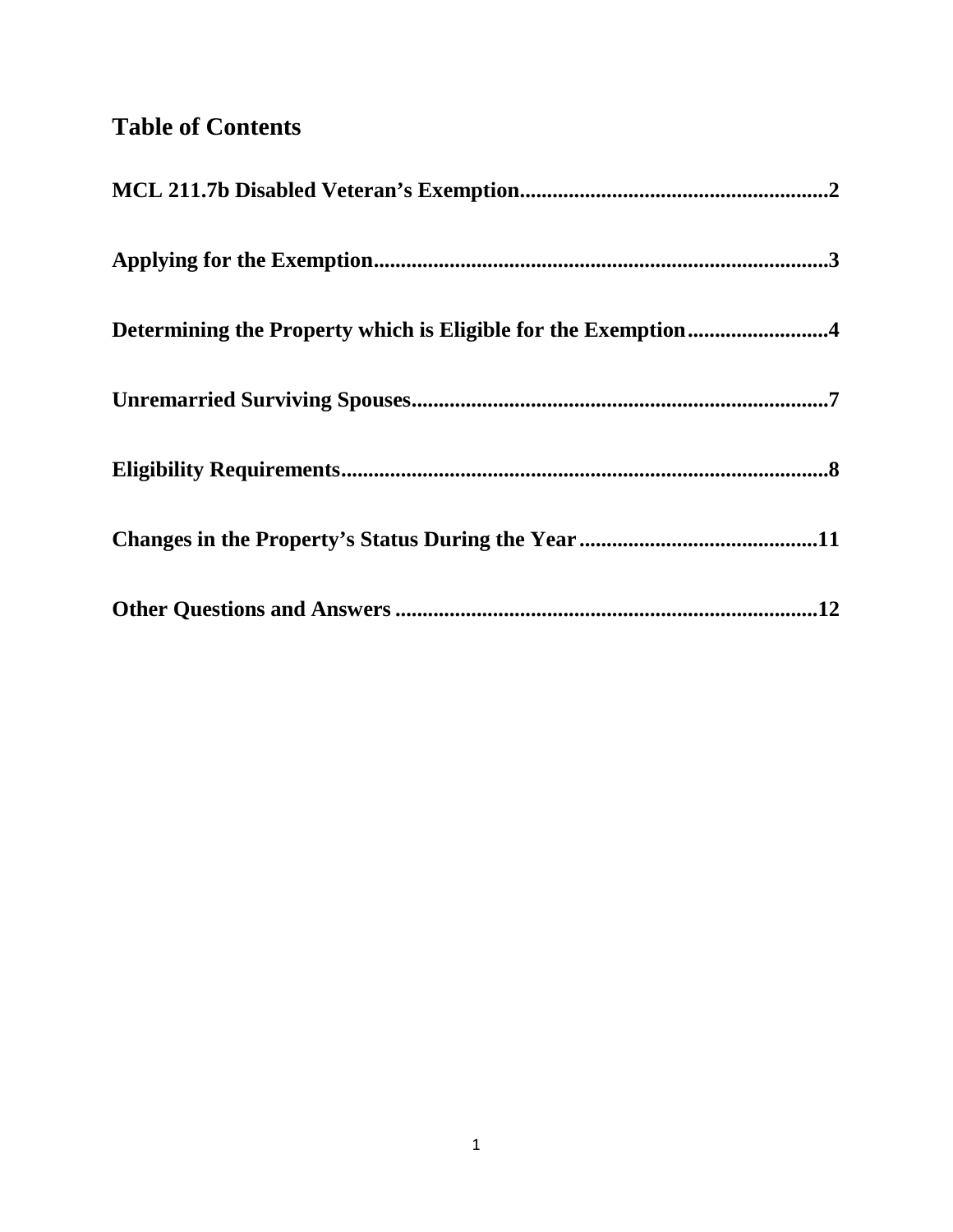### <span id="page-2-0"></span>**MCL 211.7b Disabled Veteran's Exemption**

Michigan P.A. 161 of 2013 amended MCL 211.7b relating to the exemption for disabled veterans. Specifically this Act changed MCL 211.7b to read as follows:

Sec. 7b. (1) Real property used and owned as a homestead by a disabled veteran who was discharged from the armed forces of the United States under honorable conditions or by an individual described in subsection (2) is exempt from the collection of taxes under this act. To obtain the exemption, an affidavit showing the facts required by this section and a description of the real property shall be filed by the property owner or his or her legal designee with the supervisor or other assessing officer during the period beginning with the tax day for each year and ending at the time of the final adjournment of the local board of review. The affidavit when filed shall be open to inspection. The county treasurer shall cancel taxes subject to collection under this act for any year in which a disabled veteran eligible for the exemption under this section has acquired title to real property exempt under this section. Upon granting the exemption under this section, each local taxing unit shall bear the loss of its portion of the taxes upon which the exemption has been granted.

(2) If a disabled veteran who is otherwise eligible for the exemption under this section dies, either before or after the exemption under this section is granted, the exemption shall remain available to or shall continue for his or her unremarried surviving spouse. The surviving spouse shall comply with the requirements of subsection (1) and shall indicate on the affidavit that he or she is the surviving spouse of a disabled veteran entitled to the exemption under this section. The exemption shall continue as long as the surviving spouse remains unremarried.

(3) As used in this section, "disabled veteran" means a person who is a resident of this state and who meets 1 of the following criteria:

(a) Has been determined by the United States department of veterans affairs to be permanently and totally disabled as a result of military service and entitled to veterans' benefits at the 100% rate.

(b) Has a certificate from the United States veterans' administration, or its successors, certifying that he or she is receiving or has received pecuniary assistance due to disability for specially adapted housing.

(c) Has been rated by the United States department of veterans affairs as individually unemployable.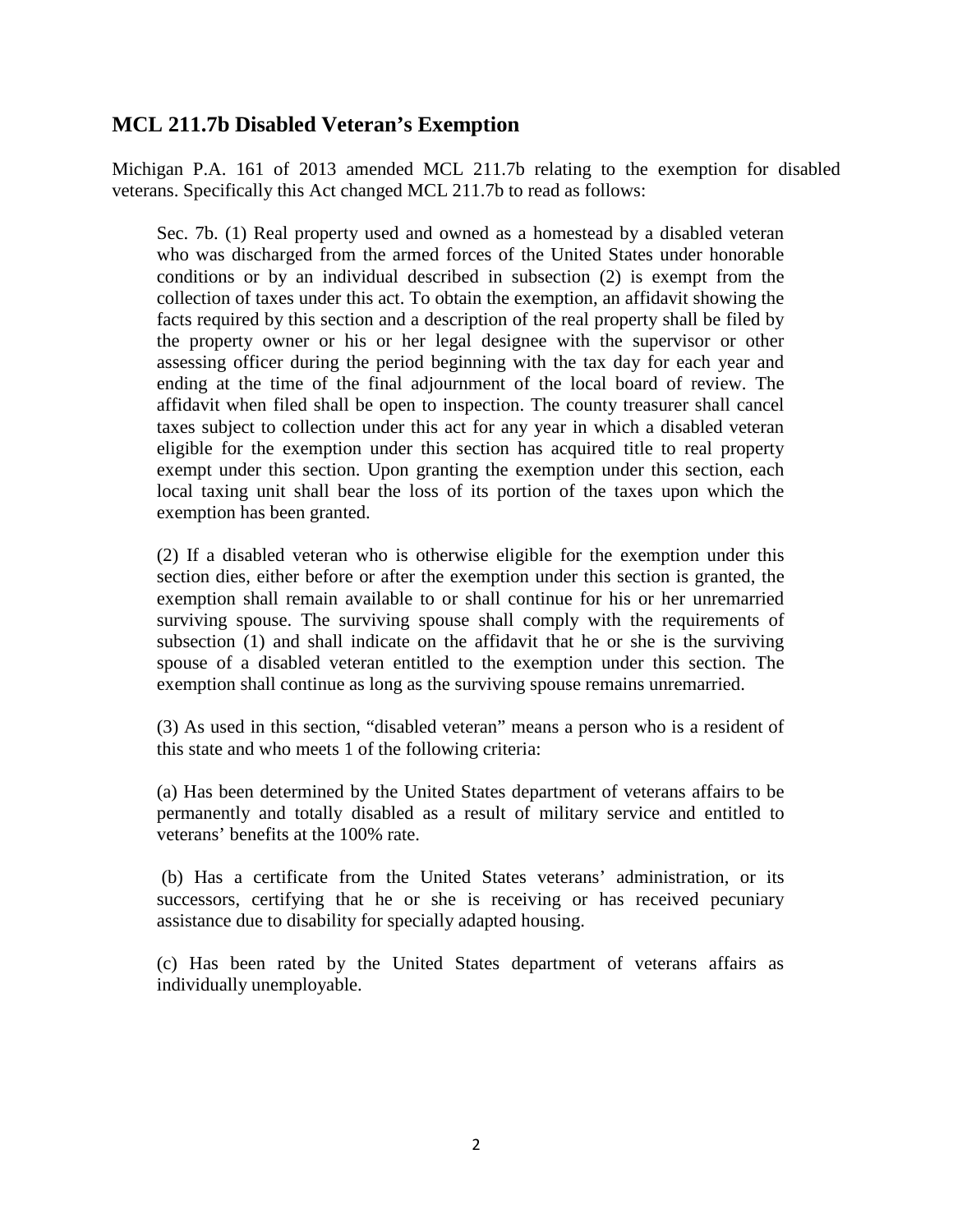## <span id="page-3-0"></span>**Applying for the Exemption**:

In order to apply for the exemption, the disabled veteran, their unremarried surviving spouse or their legal designee must **annually** file an affidavit with the local unit where the property is located. The State Tax Commission has adopted Form 5107, Affidavit for Disabled Veterans Exemption as a sample application. The application process requires that the veteran must file both the affidavit and supporting evidence with the local city or township assessor annually. When possible, this submission should be made in the first two months of the assessment year (January or February). If the submission is made later, the veteran or unremarried surviving spouse will receive a tax billing statement and the local unit's administrative costs are increased. Further, if it is determined that the submission is incomplete, the exemption may be jeopardized.

The March, July and December Boards of Review have authority to review and grant the Disabled Veterans Exemption. The sentence "during the period beginning with the tax day for each year and ending at the time of the final adjournment of the local board of review" has been interpreted by the State Tax Commission to mean the March, July and December Boards of Review all have authority to grant this exemption. Taxpayers should contact the local unit to determine the last day they will accept applications to present to the December Board of Review.

#### **If the exemption is granted by the July or December Board of Review does it eliminate all the property taxes for that year?**

Yes. If the exemption is granted by the December Board of Review then refunds would be issued for the taxes paid in September and no taxes would be due on the property in February of the following year.

#### **What is the authority of the Board of Review in granting an exemption for a prior assessment year?**

The Board of Review only has the authority to grant a Disabled Veteran's Exemption for the year in which it is meeting.

#### **I escrow my taxes, how do I get my refund?**

Taxpayers are advised to contact their mortgage company or bank to discuss this matter.

#### **If the veteran or surviving spouse purchased the home in September, what abatement of taxes is he or she eligible to receive?**

Disabled veterans or their eligible unremarried surviving spouse who purchased their home midyear are eligible for a partial refund of the current year's summer and winter taxes they have paid for that year or an exemption from taxes they will pay for that year. Taxpayers are encouraged to provide the local city or township with a copy of the closing documents from the purchase of their home to assist the local unit in determining their property tax obligations.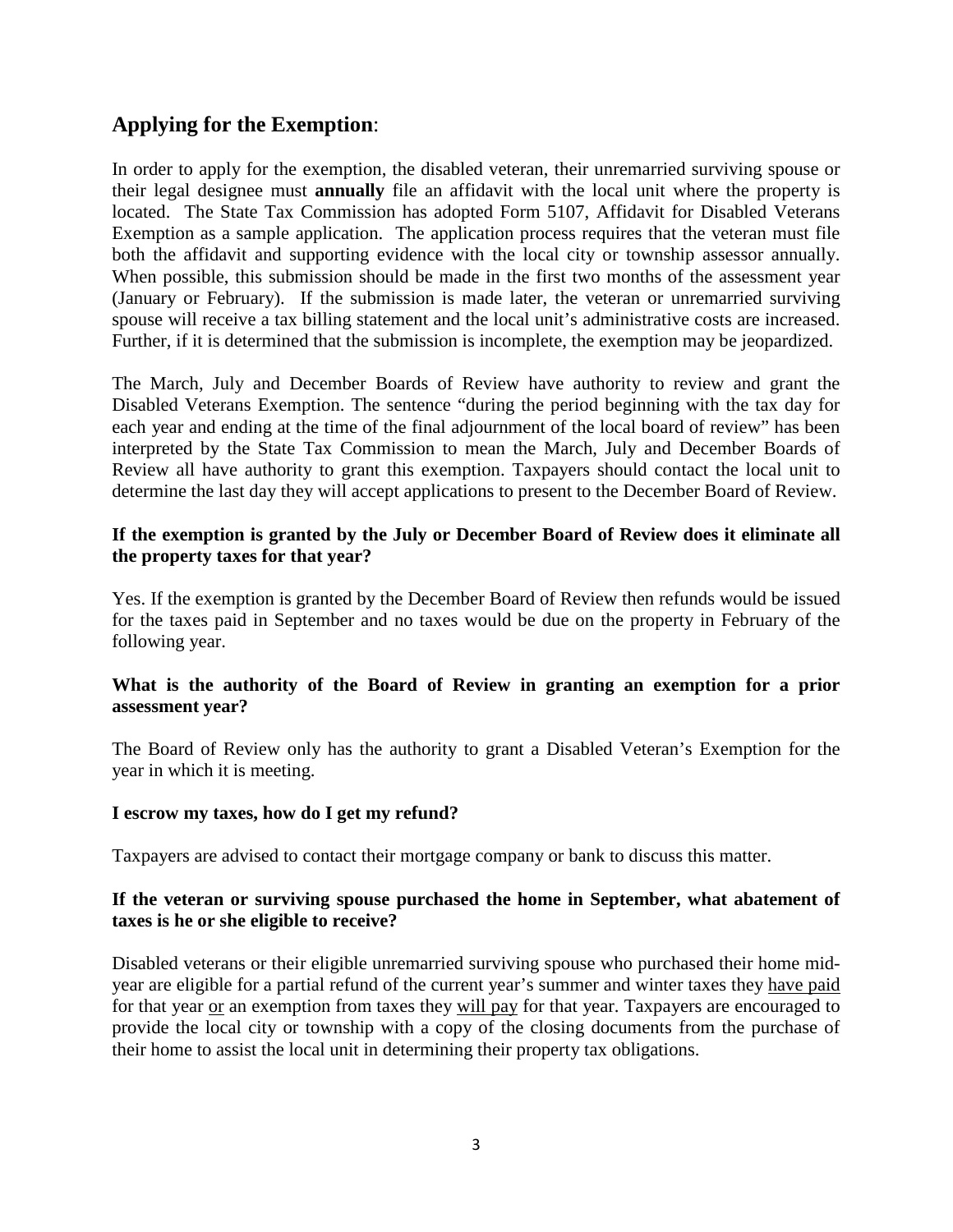#### **What if the taxpayer is unable or unwilling to provide a closing statement when they sell or purchase a home? How is the exemption calculated?**

In the absence of relevant information contained in the closing documents, the STC advises assessors to divide the total taxes for the year by 12 and then multiply that number by the number of months the veteran will own the home and use it as their homestead or divide the total taxes for the year by 365 and then multiply that number by the number of days the veteran will own the home and use it as their homestead

#### **If the veteran, who has owned and lived in their home for the full year, receives notification in August that they are 100% totally and permanently disabled or individually unemployable or have been granted pecuniary assistance? Do they receive the exemption for the full year?**

The State Tax Commission recommends the exemption be granted for the full year.

#### **Are special assessments eliminated as well?**

Special assessments are not considered property taxes. MCL 211.7b specifically indicates that the property is exempt from the collection of taxes under the General Property Tax Act. Therefore, if an exemption is granted under MCL 211.7b, a special assessment would not generally be eliminated and would still be required to be paid. However, there is at least one special assessment statute, Michigan PA 33 of 1951, which is a millage based special assessment and provides funding for police and fire protection services. That special assessment specifically provides that exempt properties are not subject to the assessment. If the statute under which the special assessment is levied provides that it does not apply to exempt properties, then the property would not be subject to the special assessment.

#### <span id="page-4-0"></span>**Determining the Property which is Eligible for the Exemption:**

Real property owned and used as a homestead by the disabled veteran or his or her unremarried surviving spouse is eligible for the exemption.

#### **What constitutes a Homestead?**

A homestead is generally defined as any dwelling with its land and buildings where a family makes its home. A homestead within the meaning of the statute is the primary residence of a Michigan resident or the primary residence of an unremarried surviving spouse who is a Michigan resident. To be a homestead, the residence must be owned by the veteran or unremarried surviving spouse and must be the place where the veteran or the unremarried surviving spouse always intents to return. The claimant who is required to file must have filed a Michigan income tax return claiming resident status or, if he or she is a new resident who has not yet been required to file a Michigan income tax return, he or she must intend to file a return claiming resident status.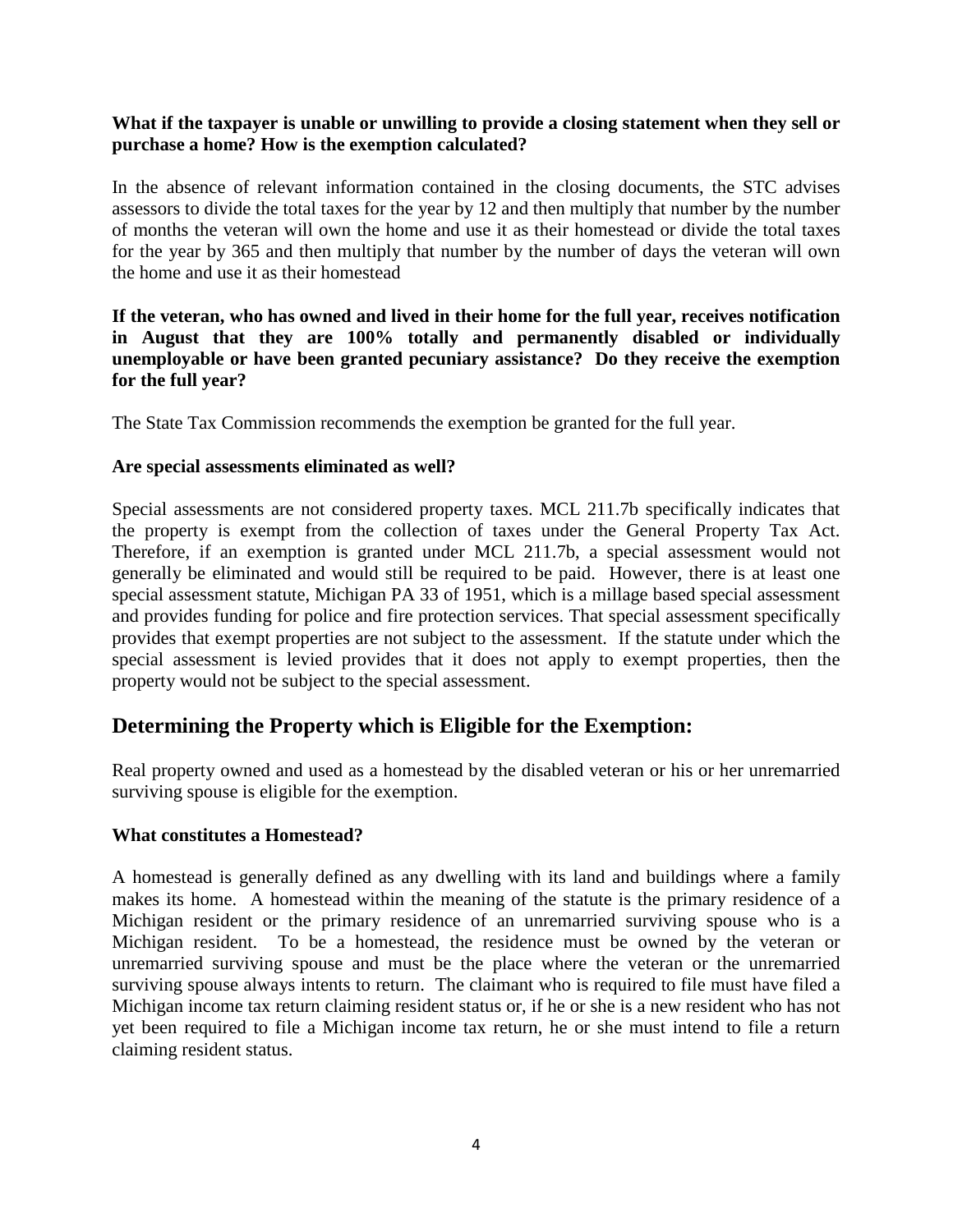#### **Are parcels contiguous to the parcel I live on eligible for the exemption?**

No. The Act is specific that the exemption is for real property owned and used as a homestead. A "Homestead" and a "Principal Residence" are not interchangeable terms. The criteria to qualify under the Principle Residence Exemption and to qualify for this exemption are not the same. Therefore, the qualification provided for contiguous vacant parcels under the Principal Residence Exemption does not apply.

#### **Does the taxpayer have to be receiving a Principle Residence Exemption on the property in order to qualify for the exemption?**

No. The Act does not require the taxpayer to be receiving a Principal Residence Exemption, it only requires them to own and use the property as their homestead.

#### **Is the property eligible to receive a partial exemption if it is also used for a business purpose?**

No. Unlike the Principal Residence Exemption, the property either qualifies for a 100% exemption, or it doesn't qualify at all for the exemption. If it is used for any business or commercial purpose, other than for farming, it will not qualify for the exemption. The State Tax Commission has determined that a minor business activity such as a roadside fruit stand, which results in the use of 5% or less of the value of the parcel for business purposes is not disqualifying.

#### **Is the property eligible to receive the exemption if there are other structures on the property which could be rented or used for a business purpose but are not currently being used?**

Yes. Unlike the Principal Residence Exemption, the Disabled Veteran's Exemption is determined by the actual use of the property. Provided that there is no other actual use of the property, other than farming, the property can qualify as the disabled veteran's or unremarried surviving spouse's homestead, if all other requirements are met.

#### **If I own the land and am in the process of building a home which will be my homestead, will the property qualify for an exemption?**

No. Until the property is actually occupied by the disabled veteran or unremarried surviving spouse, it cannot qualify for exemption. When the property is occupied, the disabled veteran or unremarried surviving spouse will be eligible for a part-year exemption.

#### **I am in the process of building a home and am living in a trailer on the property until the home is completed. Do I qualify for the exemption?**

Yes, as long as you own the trailer and are using it as your homestead and meet all other requirements for the exemption.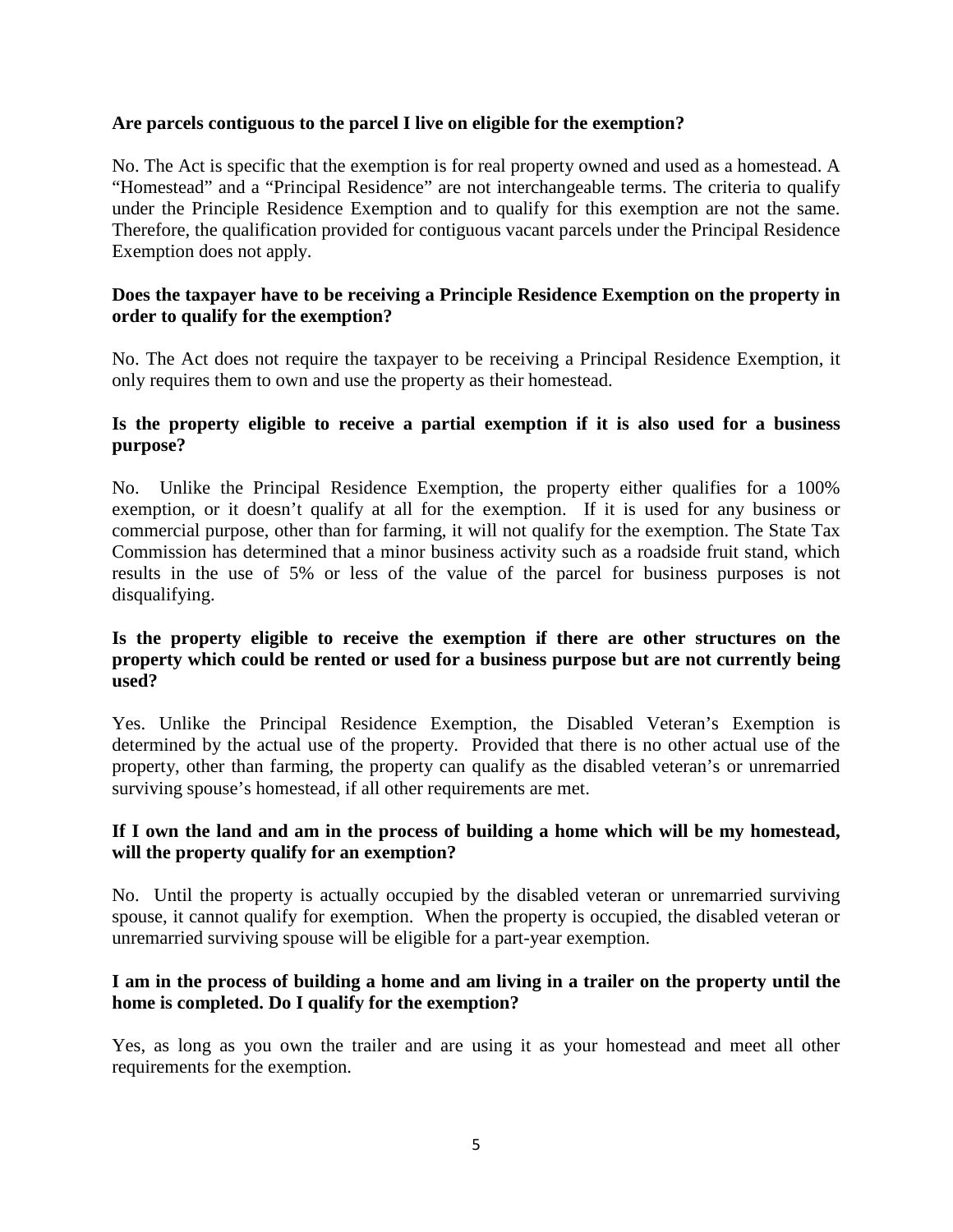#### **I rent my home but pay property taxes as part of my rent, am I eligible?**

No. The Act is specific that the property must be owned by the disabled veteran or by their unremarried surviving spouse.

#### **I am a disabled veteran who is a lifelong Michigan resident. In addition to my primary residence, I also own a summer home "up north". Are both of my homes eligible for the exemption?**

No. The Act is specific that the property must be owned and used as a homestead.

#### **My mother's home is in a life estate and I will receive the home upon her death. I live in the home with her now and pay the property taxes. Am I eligible for the exemption?**

No. Your mother is the owner of the home; therefore you are not eligible for the exemption.

#### **My home is in a trust. Am I eligible for the exemption?**

That depends on the form of the trust. Any trust that shares ownership of the home (provides that there are additional current beneficiaries) other than the disabled veteran (and/or his or her spouse or unremarried surviving spouse) would not be eligible for the exemption. The Act does not provide for a partial exemption in the situation where the veteran or unremarried surviving spouse are only a partial owner of a property.

#### **If I own stock or a membership in a residential cooperative, does my unit qualify for the exemption?**

No. A membership or stock ownership in a cooperative is the ownership of an interest in a corporation, not the ownership of real property.

#### **If I have a life estate, life lease "lady bird" life interest in my residence and the remainder interest is held by others, can my property qualify as my homestead?**

Yes. If the other requirements for receiving the exemption are satisfied, then property occupied under a life estate, life lease or "lady bird" life interest can qualify as the disabled veteran's or unremarried surviving spouse's homestead.

#### **If my home is in a joint tenancy or there are other co-owners, am I eligible for the exemption?**

No. A joint tenancy is a form of concurrent ownership wherein each co-tenant owns an undivided share of property and the surviving co-tenant has the right to the whole estate. A coownership is a fractional ownership interest, with part ownership held by others. The Act does not provide for a partial exemption in the situation where you are a partial owner of a property. Ownership of the homestead by the disabled veteran with his or her spouse, as tenants by the entireties, is not disqualifying, however.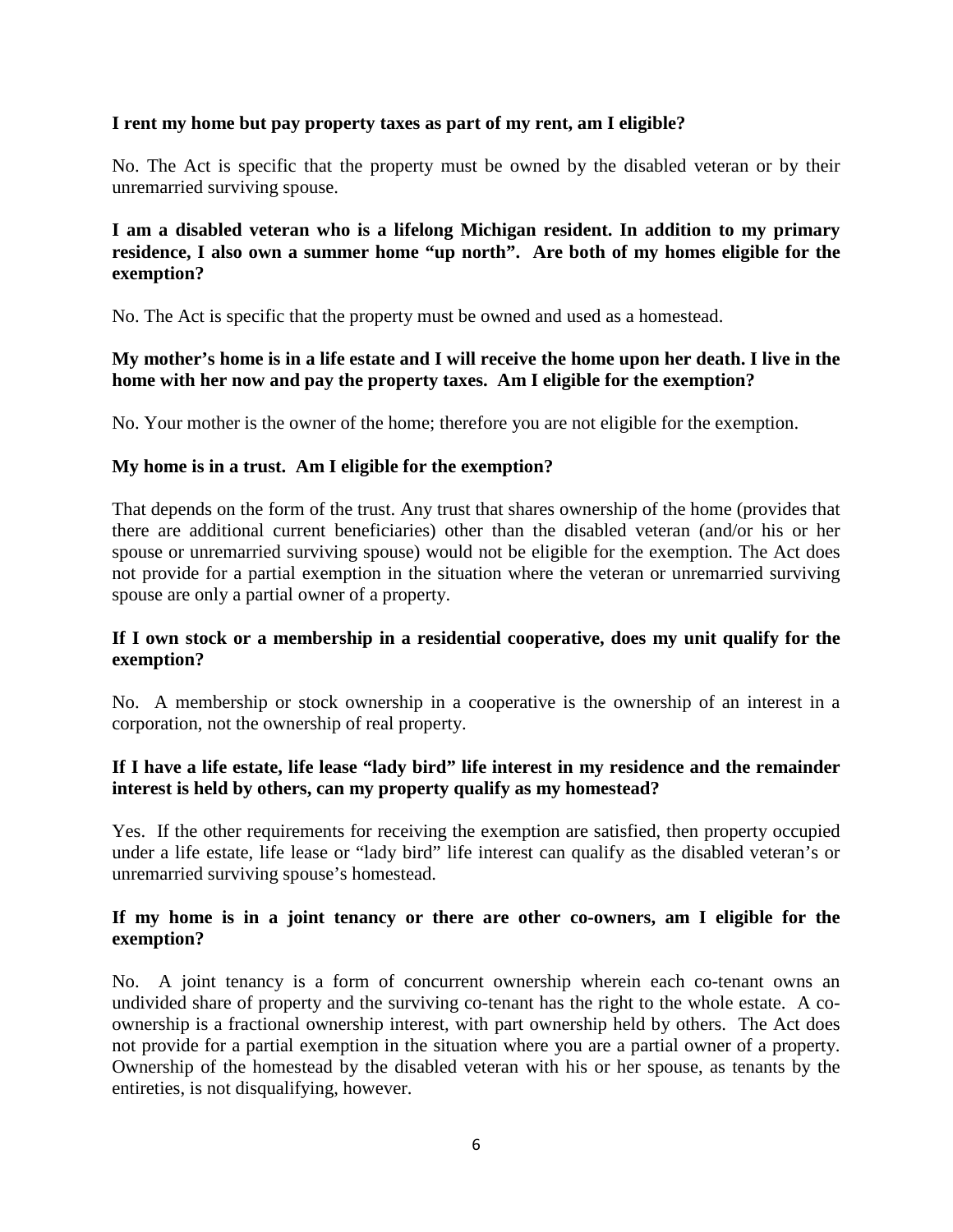#### **If I am disqualified from receiving the exemption by the fact that there are other joint tenants or co-owners, can I remove the other owners from the title and reapply for the exemption?**

Yes. Further, if the property was the homestead of the qualified disabled veteran or unremarried surviving spouse during the relevant time period, it is the State Tax Commission's interpretation that the exemption can be granted by the Board of Review to begin on the date when the qualified disabled veteran or unremarried surviving spouse would have qualified for the exemption, but for the fact that there were disqualifying joint tenants or co-owners.

### <span id="page-7-0"></span>**Unremarried Surviving Spouses:**

If a disabled veteran who is otherwise eligible for the exemption under this section dies, either before or after the exemption under this section is granted, the exemption shall remain available to or shall continue for his or her unremarried surviving spouse. The surviving spouse shall comply with the requirements of subsection (1) and shall indicate on the affidavit that he or she is the surviving spouse of a disabled veteran entitled to the exemption under this section. The exemption shall continue as long as the surviving spouse remains unremarried.

#### **How does an unremarried surviving spouse establish qualification of his or her homestead for exemption?**

An unremarried surviving spouse qualifies for the exemption by their spouse having been qualified prior to their death. The unremarried surviving spouse must meet the same residency and ownership requirements as the veteran. In addition, the unremarried surviving spouse must have been living with the disabled veteran at the time of his or her death and must have never remarried. Further, the disabled veteran to whom he or she was married must have been a Michigan resident at the time of his or her death, must have owned a Michigan homestead at the time of his or her death and must be determined to have been qualified for disability benefits under one of the three specified Department of Veteran's Affairs programs prior to his or her death. Qualification for benefits under other Department of Veteran's Affairs programs does not qualify the unremarried surviving spouse to receive the exemption.

#### **What if the unremarried surviving spouse purchases a new home either in the same local unit or another local unit, are they still eligible for the exemption?**

The Disabled Veteran's exemption is not an exemption for the benefit of the property. Instead, it is an exemption personal to the qualifying disabled veteran or the unremarried surviving spouse of the qualified deceased disabled veteran. Since the exemption is personal to the qualified individual, the unremarried surviving spouse is not required to own and use as their homestead, the home that the veteran owed and used as their homestead – they can move to another home.

The State Tax Commission is aware that the Michigan Tax Tribunal in MTT Docket 16-004780 - *Deborah E. Rabun v City of Farmington Hills*, held that a surviving spouse cannot qualify for the exemption when the deceased disabled veteran never owned or occupied the subject property as a homestead.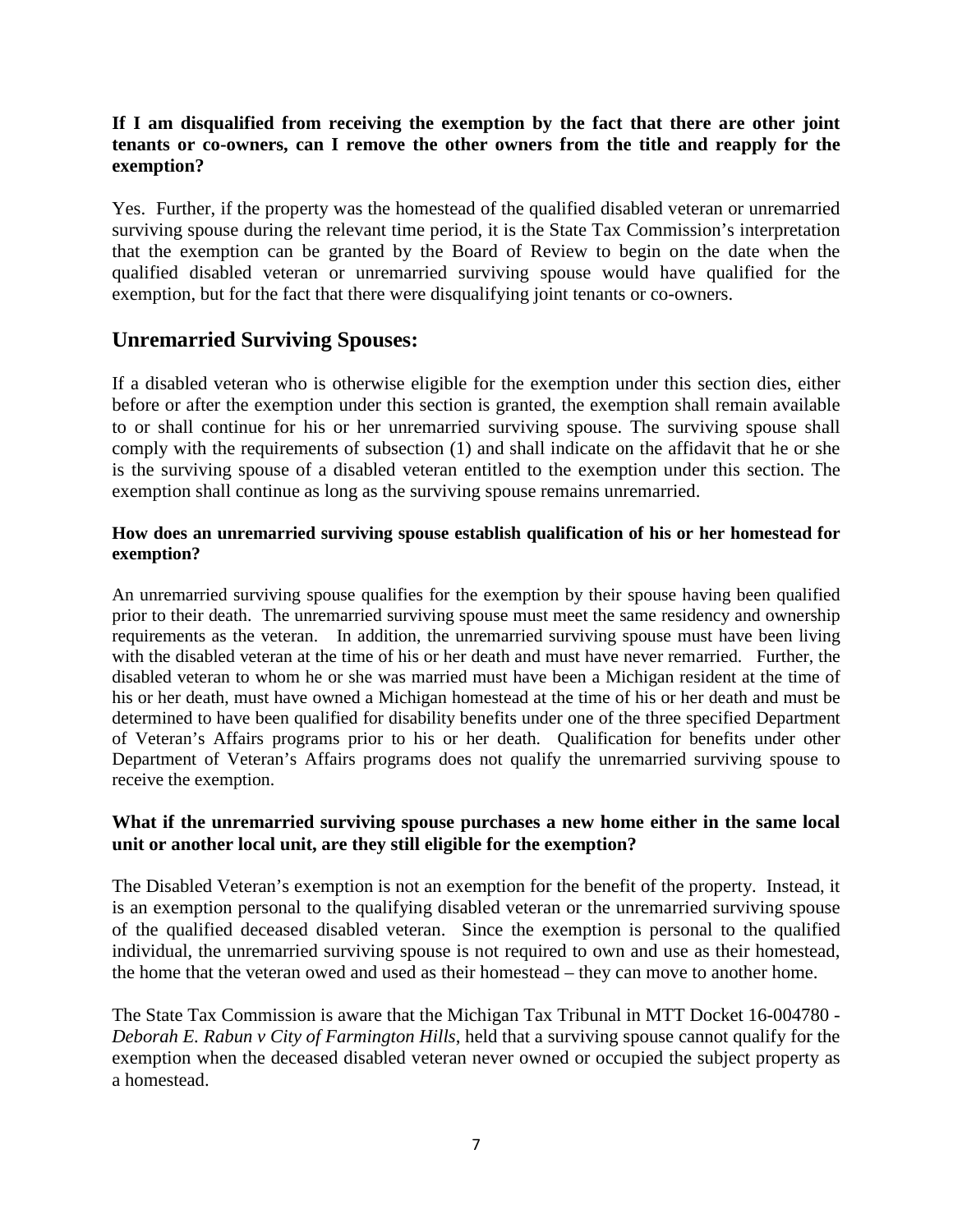While the STC understands that is the position of the MTT, the STC does not agree or support that determination. Since the exemption is personal to the qualified individual the STC is advising assessors and Boards of Review that they can and should approve exemptions for unremarried surviving spouses that meet all other statutory requirements, regardless of if the disabled veteran ever owned or occupied that subject property as a homestead.

#### **If a surviving spouse of a qualified disabled veteran remarries and then divorces, or is again widowed, is he or she qualified as an unremarried surviving spouse?**

No. "Unremarried" means that the spouse has remained unmarried since the date of the veteran's death.

#### **Can a surviving spouse receive the exemption of the veteran was never declared 100% disabled?**

No. The eligibility of the surviving spouse is conferred upon them by the veteran having been eligible prior to his or her death.

#### **If a surviving spouse was married to a person who died in the line of duty, does he or she qualify for the exemption?**

No. Unfortunately, the exemption is only available to unremarried surviving spouses of disabled veterans who have received the requisite determination from the Department of Veteran's Affairs.

#### **If an unremarried surviving spouse is receiving dependency and indemnity compensation is that enough to make them eligible for the exemption?**

No. Qualification for benefits under other Department of Veteran's Affairs programs does not qualify the unremarried surviving spouse to receive the exemption.

#### **Must an unremarried surviving spouse obtain a current award letter from the Veterans Administration in order to continue to receive the exemption?**

No. The unremarried surviving spouse may not be able to obtain an award letter after their spouse dies. Therefore, the local unit should accept the most recent letter that the unremarried surviving spouse can provide.

# <span id="page-8-0"></span>**Eligibility Requirements:**

In order to be eligible for the exemption, the disabled veteran must have been honorably discharged from the armed forces of the United States. He or she must be a Michigan resident. Additionally, he or she must meet one of three disability award qualification categories with the Department of Veteran's Affairs: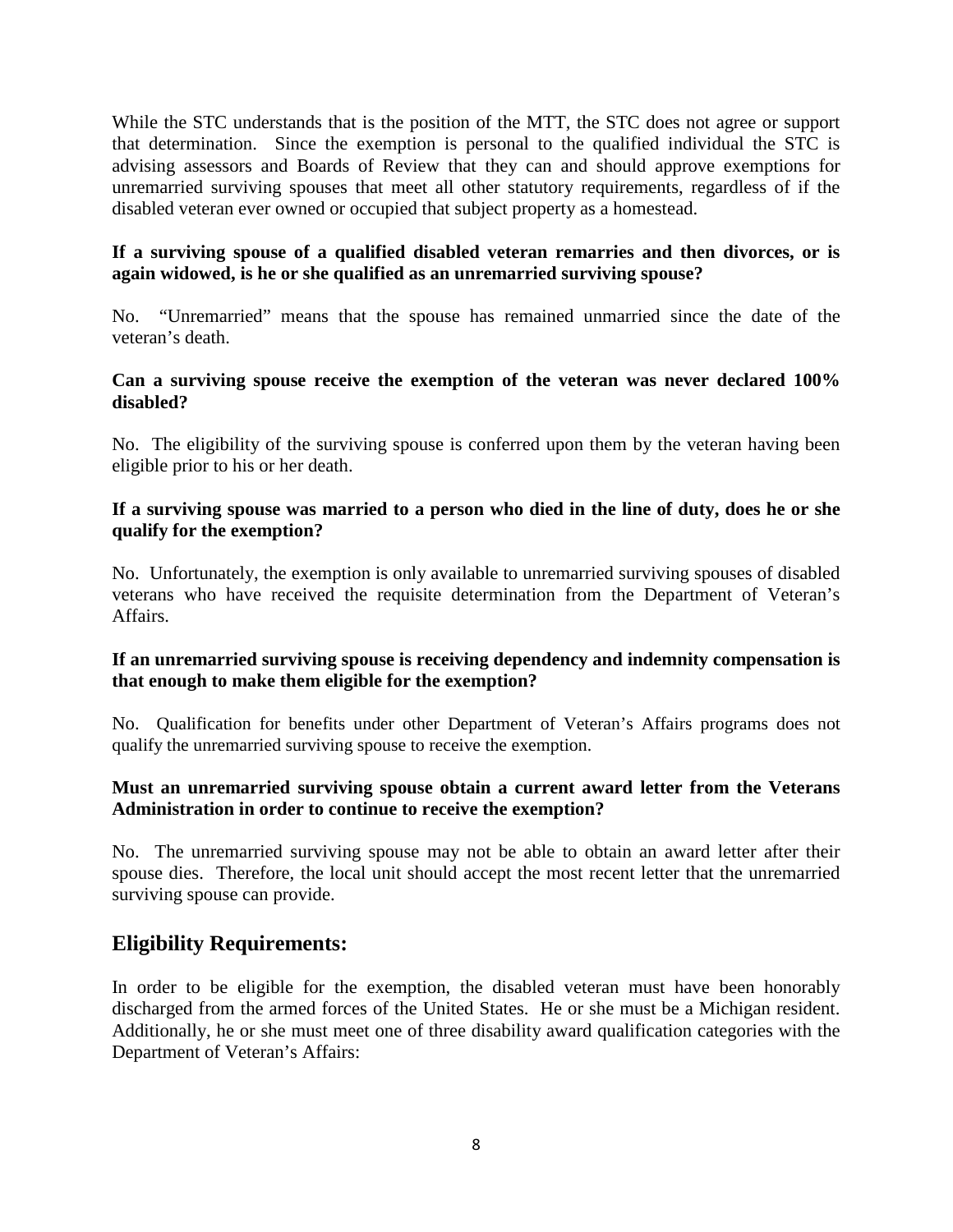- (a) The disabled veteran must have been determined by the United States department of veterans' affairs to be permanently and totally disabled as a result of military service and entitled to veterans' benefits at the 100% rate.
- (b) The disabled veteran must have received a certificate from the United States veterans' administration, or its successors, certifying that he or she is receiving or has received pecuniary assistance due to disability for specially adapted housing.
- (c) The disabled veteran must have been rated by the United States department of veterans' affairs as individually unemployable.

The disabled veteran must have some form of award certificate documentation from the U.S. Department of Veteran's Affairs which indicates the actual award of benefits under the program to qualify for the exemption. Award letters are generally released each November or December. The local unit should ask for the most recent award letter. The unremarried surviving spouse may not be able to obtain an award letter after their spouse dies. Therefore, the local unit should accept the most recent letter that the unremarried surviving spouse can provide. A letter from the County Department of Veterans Affairs indicating they have reviewed their records and the veteran meets the qualification is insufficient.

All three disability ratings from the Department of Veteran's Affairs which qualify the veteran for an exemption require that the veteran's disability must have been service-connected. The Department of Veteran's Affairs determinations which qualify for exemption must not be confused with other veteran's programs which provide benefits based on a disability which is not service-connected. A service connected-disability is a disability related to an injury or disease that developed during or was aggravated while on active duty or active duty for training.

#### **How is a determination made that the disabled veteran is permanently and totally disabled as a result of military service and entitled to veterans' benefits at the 100% rate?**

The Veteran's Administration Schedule for Rating Disabilities is used to assess the medical conditions and illnesses incurred or aggravated during the veteran's military service and a percentage rating from 0% to 100% is assigned based on the severity of the disability. Individuals filing the affidavit for the exemption under criteria a) must provide a copy of the letter from the Veterans' Administration indicating they have a 100% service connected disability and are entitled to receive benefits. The Act does not require the disabled veteran to have already received the benefit, it only requires that he or she has been determined to be permanently and totally disabled as a result of military service and entitled to veterans' benefits at the 100% rate.

#### **What is assistance for specially adapted housing?**

The Veterans' Administration provides veterans having certain specified permanent and total service-connected disabilities with financial assistance to purchase or construct an adapted home or modify an existing home to accommodate a disability. There are two grant programs: specially adapted housing grant (SAH) and the special housing adaptation grant (SHA). The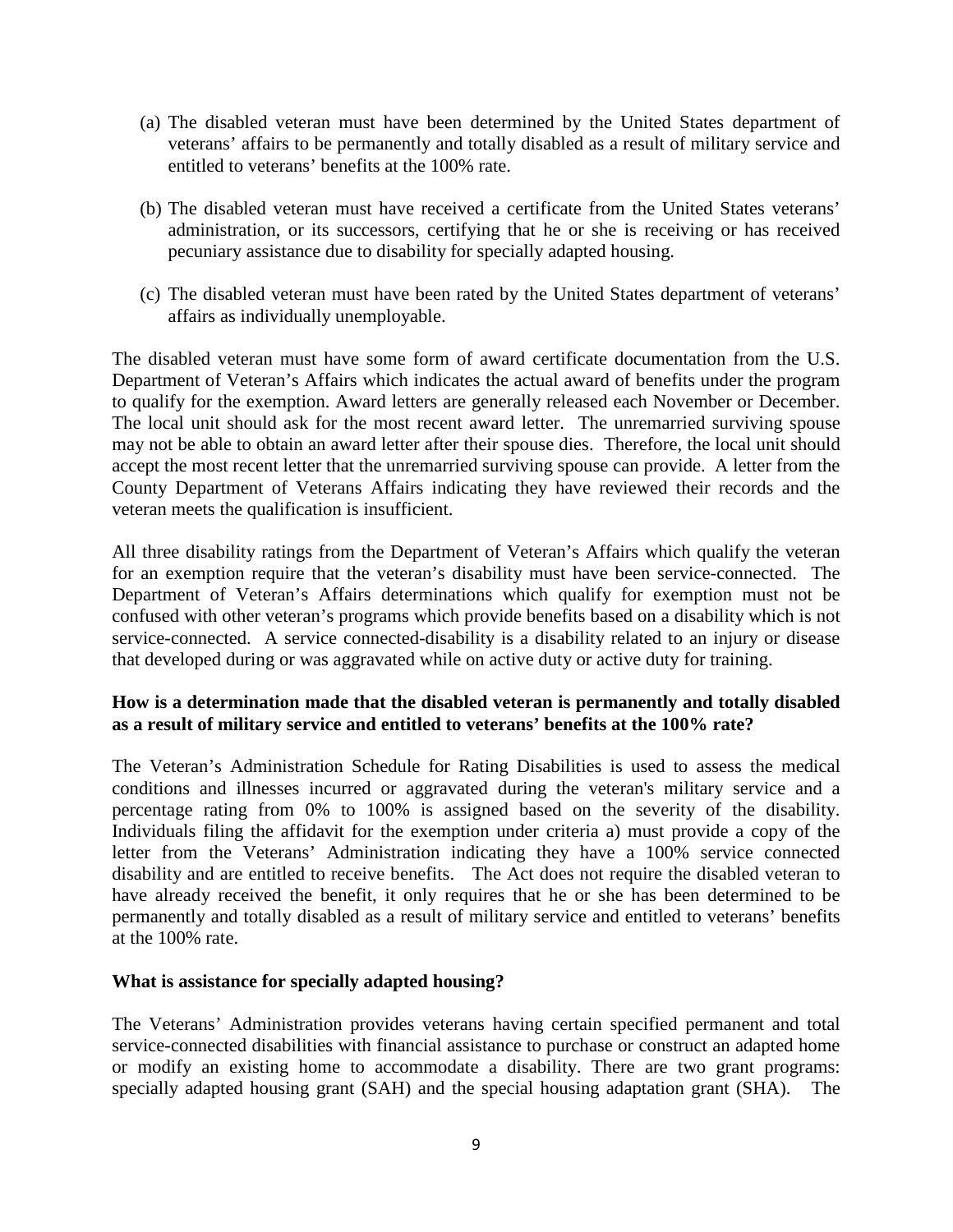State Tax Commission has determined that receipt of either grant would qualify an individual for the exemption under criteria b). Individuals filing the affidavit for the exemption under criteria b) must provide a copy of the certificate from the Department of Veteran's Affairs indicating they are receiving or have received pecuniary assistance due to disability for specially adapted housing.

#### **What does "individually unemployable" mean?**

Individual unemployability is part of the Veteran's Administration disability compensation program. Under this program, veterans may receive compensation at the 100% rate even though their service connected disability is not rated at 100%. The Veteran's Administration determines eligibility and in order to be eligible, a veteran must prove they are unable to maintain substantially gainful employment as a result of their service connected disability. In addition, the veteran must have one service-connected disability rated at 60% or more or two or more service connected disabilities with at least one rated at 40% or more with a combined rating of 70% or more. Individuals filing the affidavit for the exemption under criteria c) must provide a copy of the letter from the Veteran's Administration indicating they are individually unemployable. The assessor and Board of Review are not required to, or permitted to assess the veteran's qualifications independently. Instead, documentation issued by the Department of Veteran's Affairs must form the basis for the evaluation and qualification for the exemption.

#### **Is there an asset test and/or means test to determine eligibility?**

No, there is no asset test and/or means test to determine eligibility. In order to be eligible, the disabled veteran must meet the requirements of Public Act 161 of 2013 regardless of the income or the value of the assets of the veteran or the unremarried surviving spouse.

#### **Can a veteran still receive the exemption if he or she is gainfully employed?**

Yes, unless the veteran's claim of the exemption is based on category (c), being rated as individually unemployable. Categories (a) and (b) are ratings based on the specific nature of the veteran's disabilities and do not depend on whether the veteran can actually hold gainful employment.

#### **Can the local assessor make the determination that the veteran qualifies for the exemption, or must the Board of Review grant the exemption?**

It is the State Tax Commission's interpretation, based upon wording of the statute, that every Disabled Veterans Exemption must be approved or confirmed by the Board of Review. If the assessor receives the required paperwork from a qualified veteran prior to sending the assessment change notices in February of the assessment year, the assessor can provisionally grant the exemption. This will allow assessors to avoid sending an assessment notice that may lead the veteran to believe that the exemption has been denied and that they must protest to the March Board of Review in order to receive the exemption. However, the assessor must then submit the exemption documentation to the March Board of Review at its organizational meeting and the Board must approve or disapprove the exemptions. In situations where the required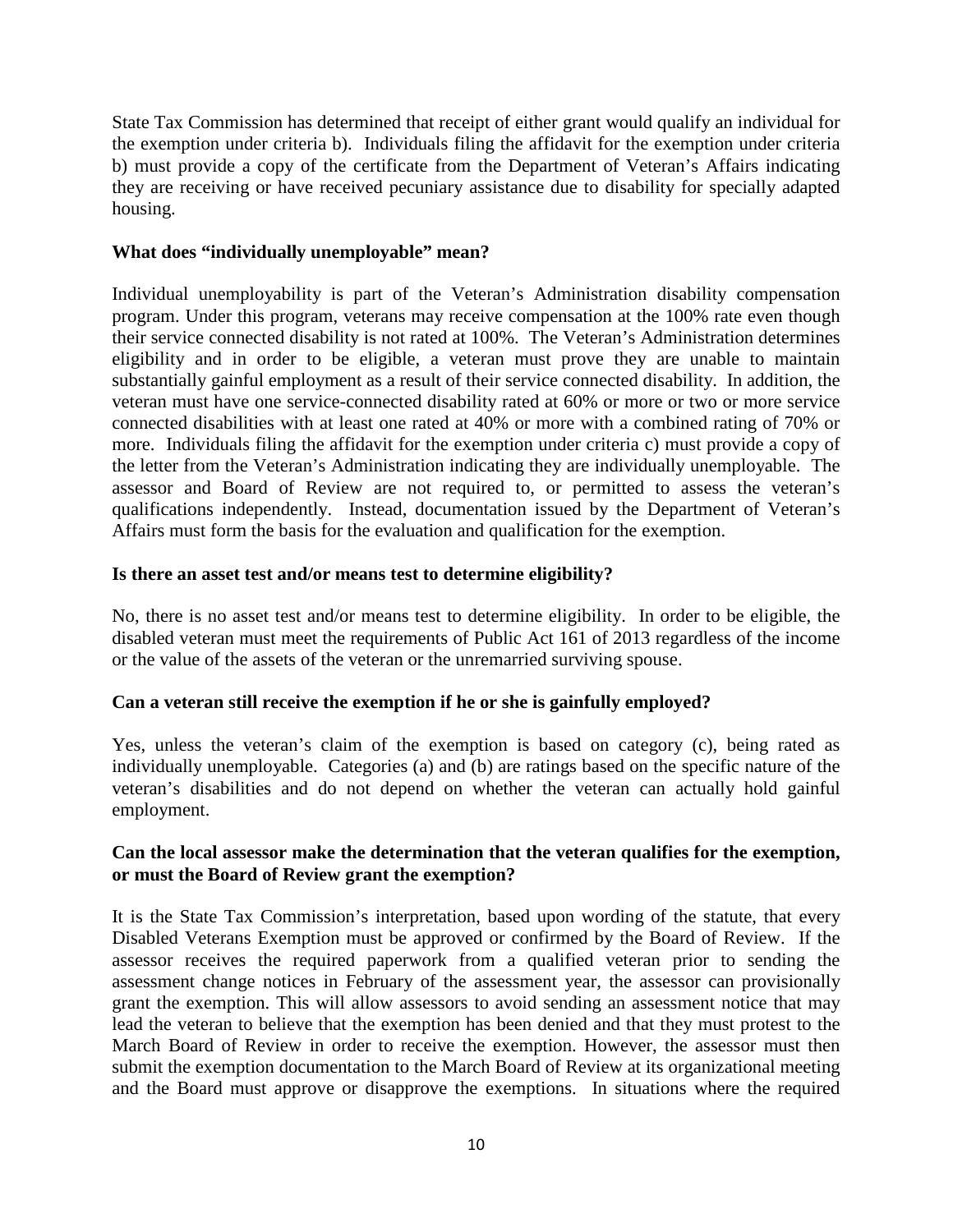paperwork is received after the assessor turns the roll over to the March Board, the exemption may only be granted upon action by the Board of Review. A protest by the taxpayer is not required in these instances, and the Board of Review can act on its own motion to approve or deny the exemption.

#### **Can the local Board of Review deny the exemption of a disabled veteran who has received a designation from the Veteran's Administration of 100% total and permanently disabled or individually unemployable or who is received assistance for specially adapted housing?**

If the veteran or unremarried surviving spouse meets the requirements of the Act and has received a determination of 100% total and permanent disability or individually unemployable or is receiving or has received assistance for specially adapted housing, the Board of Review cannot make an independent determination that they do not believe the veteran or unremarried surviving spouse is entitled to the exemption and therefore deny the exemption.

### <span id="page-11-0"></span>**Changes in the Property's Status During the Assessment Year:**

The Disabled Veteran's exemption is not an exemption for the benefit of the property. Instead, it is an exemption personal to the qualifying disabled veteran or the unremarried surviving spouse of the qualified deceased disabled veteran. Since the exemption is personal to the qualified individual, the exemption only extends to the taxes actually paid by the disabled veteran or the unremarried surviving spouse. Therefore, if the exemption status of the property changes during the assessment year, the assessor is directed to act to proportionally remove the exemption. Where the ownership of the property changes, the assessor is directed to obtain a copy of the closing statement to determine the actual amount of both the summer and winter property taxes paid by the disabled veteran or unremarried surviving spouse in the year of the sale. Only the taxes paid by the veteran or unremarried surviving spouse, (directly, or indirectly as part of the closing process) may be abated and/or refunded. However, even if the taxes have been paid by the qualified disabled veteran or the unremarried surviving spouse, the taxes refunded or abated cannot exceed the amount of taxes actually allocated to him or her in the closing statement.

#### **During the assessment year, if ownership of the property is** *acquired* **by a qualified disabled veteran or the unremarried surviving spouse of a qualified veteran, how do the claimant and the assessor proceed?**

The qualified disabled veteran or the unremarried surviving spouse should follow the normal application process except that the claimant must also submit the closing statement associated with the property purchase transaction and, after the documentation is reviewed by the assessor, he or she submits the documentation to the next meeting of the Board of Review with a recommendation relative to the claim. If the Board of Review determines that the exemption should be granted, it approves the claim, but also indicates the amount of the current year's summer and winter taxes to be refunded or abated. If taxes are refunded, the refund is issued to the veteran or the unremarried surviving spouse, but the refund and/or abatement cannot exceed the amount of taxes actually allocated to him or her in the closing statement.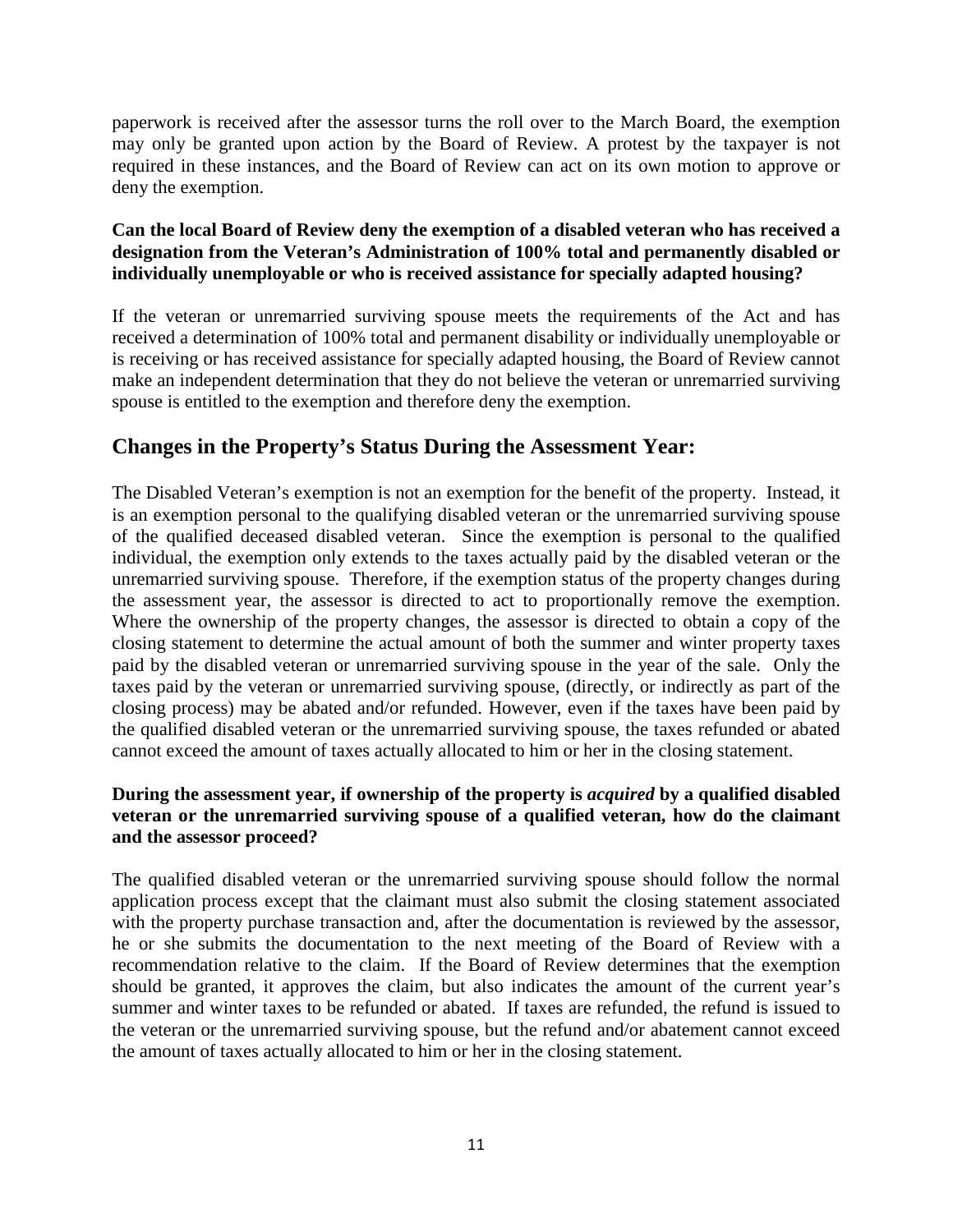#### **If the veteran or unremarried surviving spouse purchases the property but does not immediately occupy the property as his or her homestead, does the property qualify for exemption?**

It is common in residential property purchase agreements to provide that the seller may continue to occupy a home for a short period after the sale is completed. It is also common that the purchaser does not occupy a residential property until shortly after the closing. If the period between the closing and the date the property became the veteran's or unremarried surviving spouse's homestead is thirty days or less, then the proration of taxes shown on the closing statement may be used to determine the amount of taxes to be abated and/or refunded. If occupancy is delayed for more than thirty days after closing, the amount of taxes abated or refunded *shall be the lesser of* the amount that the veteran or unremarried surviving spouse was required to pay according to the closing statement or the amount of current-year taxes which would normally be assigned to the purchaser, as calculated on a calendar-year basis.

#### **During the assessment year, if ownership of property is** *surrendered,* **either entirely or by adding an owner other than the veteran's spouse, how do the claimant and the assessor proceed?**

The Disabled Veteran's Exemption is only available for the period that the disabled veteran or unremarried surviving spouse was both the owner of the property and occupied it as his or her homestead while a Michigan resident. The veteran or unremarried surviving spouse is required to inform the assessor if he or she surrenders ownership of the property, or adds owners to the title other than the veteran's spouse. If ownership of the property is surrendered, or if co-owners are added, the assessor shall determine the amount of the taxes which should not be abated based on the closing statement for the sale transaction or, if there was no sale involved, the date that the disqualifying event occurred. The assessor shall then petition the State Tax Commission to add the property to the roll as omitted property pursuant to MCL 211.154. The petition should be submitted based on the assessed and taxable value which would have been determined had the exemption not been in place. The petition so filed shall also indicate the amount of the tax reduction which should be spread, based on the proration made at the closing of the sale. After approval by the State Tax Commission, the Treasurer may cancel the portion of the tax billing which corresponds to the prorated portion of the current year taxes prorated to the veteran's occupancy of the residence and qualification of the exemption.

#### <span id="page-12-0"></span>**Other Questions and Answers:**

#### **How should an assessor proceed if he or she determines that an exemption was granted when the claimant or property did not qualify, or that the claimant qualified but the exemption was mistakenly granted for a continuous parcel?**

If a local unit determines that an exemption was granted under this Act to an individual that was not eligible or was granted for non-eligible contiguous property, the local unit may file a MCL 211.154 to correct the error or may take other such action that they deem appropriate to correct the error.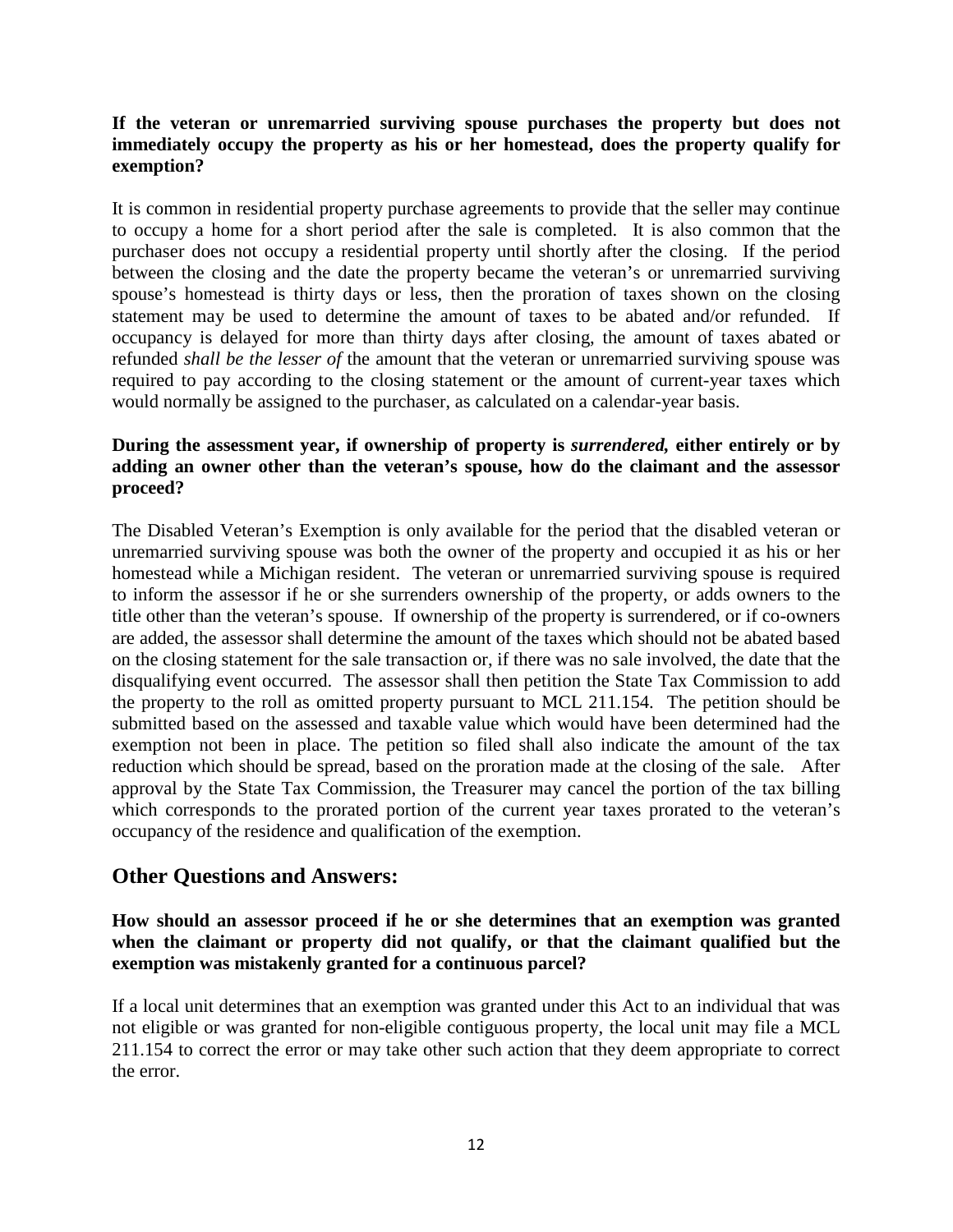#### **How should the assessor show the disabled veteran's exempt property on the roll and how should he or she handle Headlee Additions and Losses, Capped value Addition and Loss and Equalization New and Loss?**

The qualified disabled veteran or unremarried surviving spouse must refile for the exemption on an annual basis, in a manner similar to the Poverty Exemption under MCL 211.7u. If a current recipient of the exemption does not submit his or her affidavit and other documentation by the time the roll is transmitted to the March Board of Review, the assessor must place the property on the roll, as would be the case for the Poverty Exemption. Further, the handling of Headlee Additions and Losses, Capped Value Addition and Loss and Equalization New and Loss is the same as for the Poverty Exemption. When the property is returned to the roll, the Taxable Value is established in an amount calculated using the same procedures as are used for the Poverty Exemption.

#### **If the Board of Review is aware that a qualified disabled veteran or unremarried surviving spouse is in the process of selling the property claimed as his or her homestead, can they deny the exemption?**

Yes. If the Board of Review is aware that the claimant is in the process of selling the property, the State Tax Commission believes that this fact provides evidence that the claimant does not "always intend to return" to that property, and that the property is no longer the claimant's homestead.

#### **If the disabled veteran already owns a qualifying homestead but has not yet obtained the necessary Department of Veteran's Affairs determination letter, can the exemption be granted after they receive and submit the letter?**

Yes. When the determination letter is received, it can be submitted to the Board of Review, along with the other required documentation and the Board of Review may grant the exemption. However, the Board of Review does not have the authority to direct the cancelation of taxes for a prior assessment year.

#### **Is it possible for a veteran or unremarried surviving spouse to be granted a partial Disabled Veterans Exemption if the property is being used for business purposes or there are co-owners?**

No. Unlike the Principal Residence Exemption and the Poverty Exemption, there are no partial exemptions; the exemption is either granted at 100% or denied.

#### **If there is an unused commercial building, second residence or apartment on the parcel claimed as the homestead, is the parcel disqualified?**

No. Unlike the Principal Residence Exemption, the Disabled Veterans Exemption depends on their being no actual other use of the parcel. A potential alternative use is not automatically disqualifying.